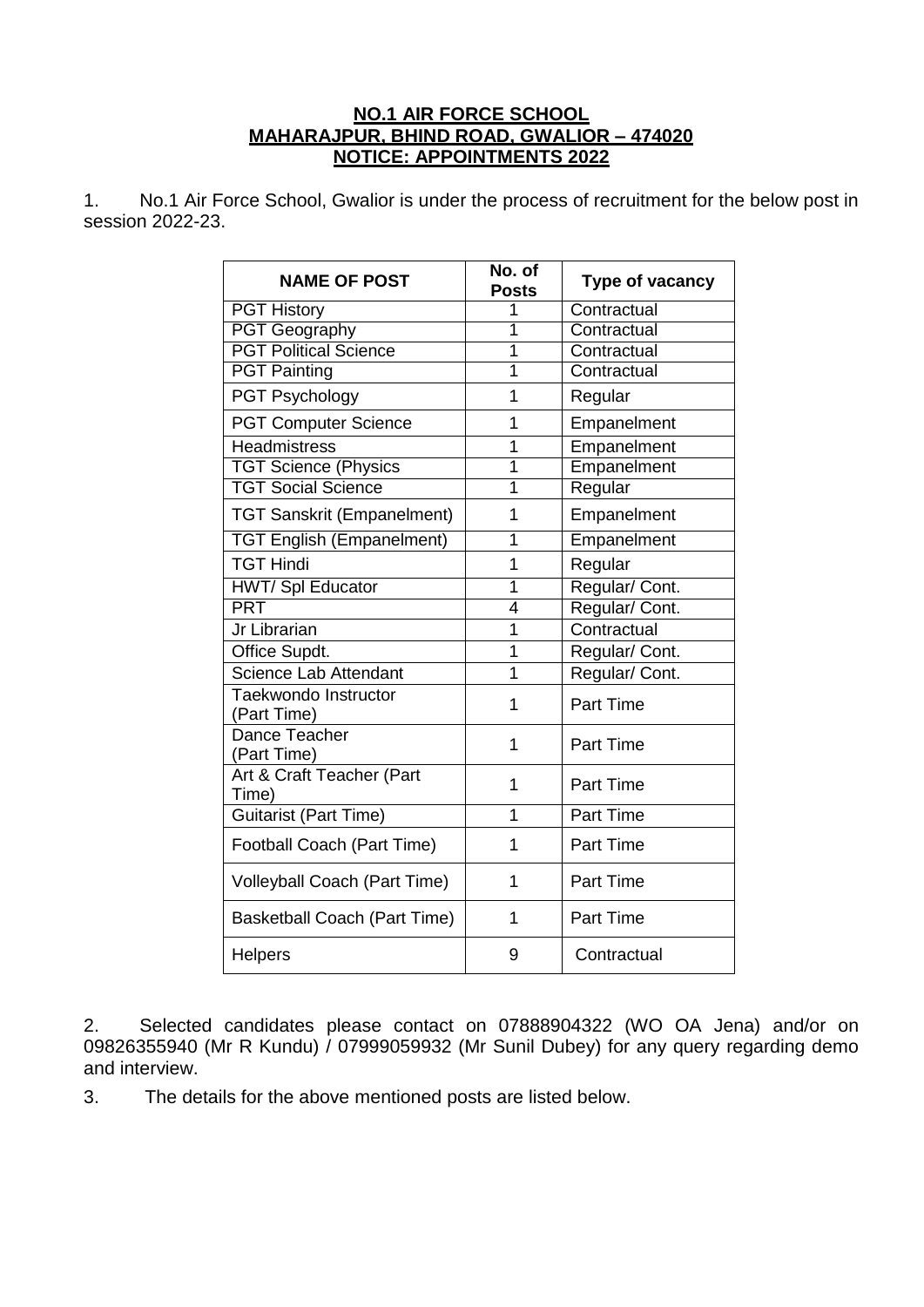| <b>No.1 AIR FORCE SCHOOL, GWALIOR</b> |                                                                     |                        |                                                                                                                                                                                                                                                                                                                                                                                                                                                                                                                                                                                                                                                                                                  |              |
|---------------------------------------|---------------------------------------------------------------------|------------------------|--------------------------------------------------------------------------------------------------------------------------------------------------------------------------------------------------------------------------------------------------------------------------------------------------------------------------------------------------------------------------------------------------------------------------------------------------------------------------------------------------------------------------------------------------------------------------------------------------------------------------------------------------------------------------------------------------|--------------|
| <b>APPOINTMENT-2022</b>               |                                                                     |                        |                                                                                                                                                                                                                                                                                                                                                                                                                                                                                                                                                                                                                                                                                                  |              |
| S/N                                   | <b>NAME OF POST &amp;</b><br><b>PAY SCALE</b>                       | No. of<br><b>Posts</b> | <b>QUALIFICATION</b>                                                                                                                                                                                                                                                                                                                                                                                                                                                                                                                                                                                                                                                                             | Type of post |
| 1                                     | <b>PGT History</b><br>(25500-750-33000-EB-<br>1000-43000)           | 1                      | (i) A Masters Degree in the subject<br>from a recognized university with<br>minimum 50 percent marks in Subject<br>and aggregate.<br>(ii) B Ed Degree or its equivalent from<br>a recognized university                                                                                                                                                                                                                                                                                                                                                                                                                                                                                          | Contractual  |
| $\overline{2}$                        | <b>PGT Geography</b><br>(25500-750-33000-EB-<br>1000-43000)         | 1                      | (i) A Masters Degree in the subject<br>from a recognized university with<br>minimum 50 percent marks in Subject<br>and aggregate.<br>(ii) B Ed Degree or its equivalent from<br>a recognized university                                                                                                                                                                                                                                                                                                                                                                                                                                                                                          | Contractual  |
| 3                                     | <b>PGT Political Science</b><br>(25500-750-33000-EB-<br>1000-43000) | 1                      | (i) A Masters Degree in the subject<br>from a recognized university with<br>minimum 50 percent marks in Subject<br>and aggregate.<br>(ii) B Ed Degree or its equivalent from<br>a recognized university                                                                                                                                                                                                                                                                                                                                                                                                                                                                                          | Contractual  |
| 4                                     | <b>PGT Painting</b><br>(25500-750-33000-EB-<br>1000-43000)          | 1                      | (i) A Masters Degree in the subject<br>from a recognized university with<br>minimum 50 percent marks in Subject<br>and aggregate.                                                                                                                                                                                                                                                                                                                                                                                                                                                                                                                                                                | Contractual  |
| 5                                     | <b>PGT Psychology</b><br>(25500-750-33000-EB-<br>1000-43000)        | 1                      | (i) A Masters Degree in the subject<br>from a recognized university with<br>minimum 50 percent marks in Subject<br>and aggregate.<br>(ii) B Ed Degree or its equivalent from<br>a recognized university                                                                                                                                                                                                                                                                                                                                                                                                                                                                                          | Regular      |
| 6                                     | <b>Headmistres</b><br>(25000-700-32000-EB-<br>900-41000)            | 1                      | (i) Graduate Degree, with a minimum<br>aggregate of 50 percent, from any<br>recognized University.<br>(ii) B Ed Degree from a recognized<br>university<br>(iii) Teaching experience of at least<br>two years as a PGT/TGT/PRT or<br>at least three years as a NTT or<br>experience of at least two years as<br>Principal/HM of an Air Force<br>School.<br>(iv) Should be in the age group of<br>25 to 50 years as on 01 July 2021.<br>(ii) Desirable Qualifications: (i)<br>Knowledge of computer<br>applications, especially MS<br>Office.(ii) Conversant with POCSO<br>Act, CBSE rules, NCERT (v)<br>CTET/STET qualified candidates<br>will be given additional weightage<br>during selection. | Empanelment  |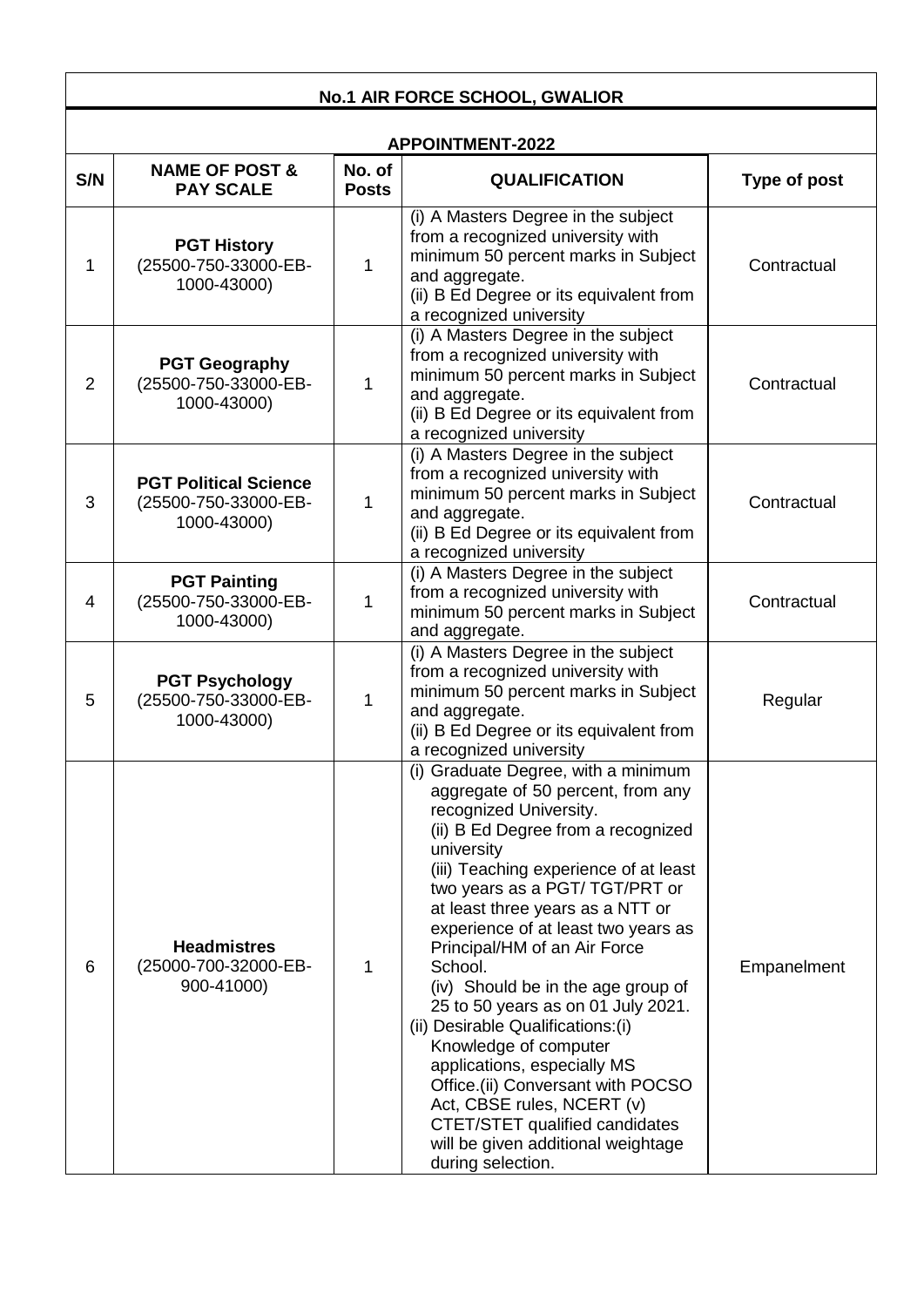| $\overline{7}$ | <b>TGT Science- Physics</b><br>(25000-700-32000-EB-<br>950-41500) |   | (i) A Masters or Bachelor's Degree in<br>the subject from a recognized<br>university with minimum 50 percent<br>marks in Subject and aggregate<br>including electives and languages, in<br>the combination of subjects as under<br>:- Botany, Zoology and Chemistry (All<br>three subjects should have been<br>studied).<br>(ii) A B Ed Degree or its equivalent<br>from a recognized university | Empanelment         |
|----------------|-------------------------------------------------------------------|---|--------------------------------------------------------------------------------------------------------------------------------------------------------------------------------------------------------------------------------------------------------------------------------------------------------------------------------------------------------------------------------------------------|---------------------|
| 8              | <b>TGT English</b><br>(25000-700-32000-EB-<br>950-41500)          | 1 | (i) A Masters or Bachelor's Degree in<br>the subject from a recognized<br>university with minimum 50 percent<br>marks in Subject and aggregate<br>including electives and languages, in<br>the combination of subjects as under:-<br>English as an elective subject at<br>Degree level.<br>(ii) B Ed Degree or its equivalent from<br>a recognized university                                    | Empanelment         |
| 9              | <b>TGT Hindi</b><br>(25000-700-32000-EB-<br>950-41500)            | 1 | (i) A Masters or Bachelor's Degree in<br>the subject from a recognized<br>university with minimum 50 percent<br>marks in Subject and aggregate<br>including electives and languages, in<br>the combination of subjects as under<br>:- Hindi as an elective subject at<br>Degree level<br>(ii) B Ed Degree or its equivalent from<br>a recognized university                                      | Regular             |
| 10             | <b>TGT Sanskrit</b><br>(25000-700-32000-EB-<br>950-41500)         | 1 | (i) A Masters or Bachelor's Degree in<br>the subject from a recognized<br>university with minimum 50 percent<br>marks in Subject and aggregate<br>including electives and languages, in<br>the combination of subjects as under:-<br>Sanskrit as an elective subject at<br>Degree level<br>(ii) B Ed Degree or its equivalent from<br>a recognized university                                    | Empanelment         |
|                |                                                                   |   | Graduate with B. Ed.(Special<br>(i)<br>Education)<br>or<br>B.Ed. (General) with one year<br>(ii)<br>Diploma in Special Education                                                                                                                                                                                                                                                                 |                     |
|                |                                                                   |   | or<br>(iii)<br>B.Ed. (General) with two years<br>Diploma in Special Education<br><b>or</b>                                                                                                                                                                                                                                                                                                       |                     |
| 11             | <b>HWT/ Spl Educator</b><br>(25000-700-32000-EB-<br>950-41500)    | 1 | B.Ed. (General) Post Graduate<br>(iv)<br>Diploma in Special Education (PGPD)<br>or<br><b>B.Ed. Special Education and</b><br>(v)<br>Post Graduate Professional<br>Certificate in Special Education<br>(PGPC)                                                                                                                                                                                      | Regular/Contractual |
|                |                                                                   |   | or<br>PG Diploma in Special<br>(vi)                                                                                                                                                                                                                                                                                                                                                              |                     |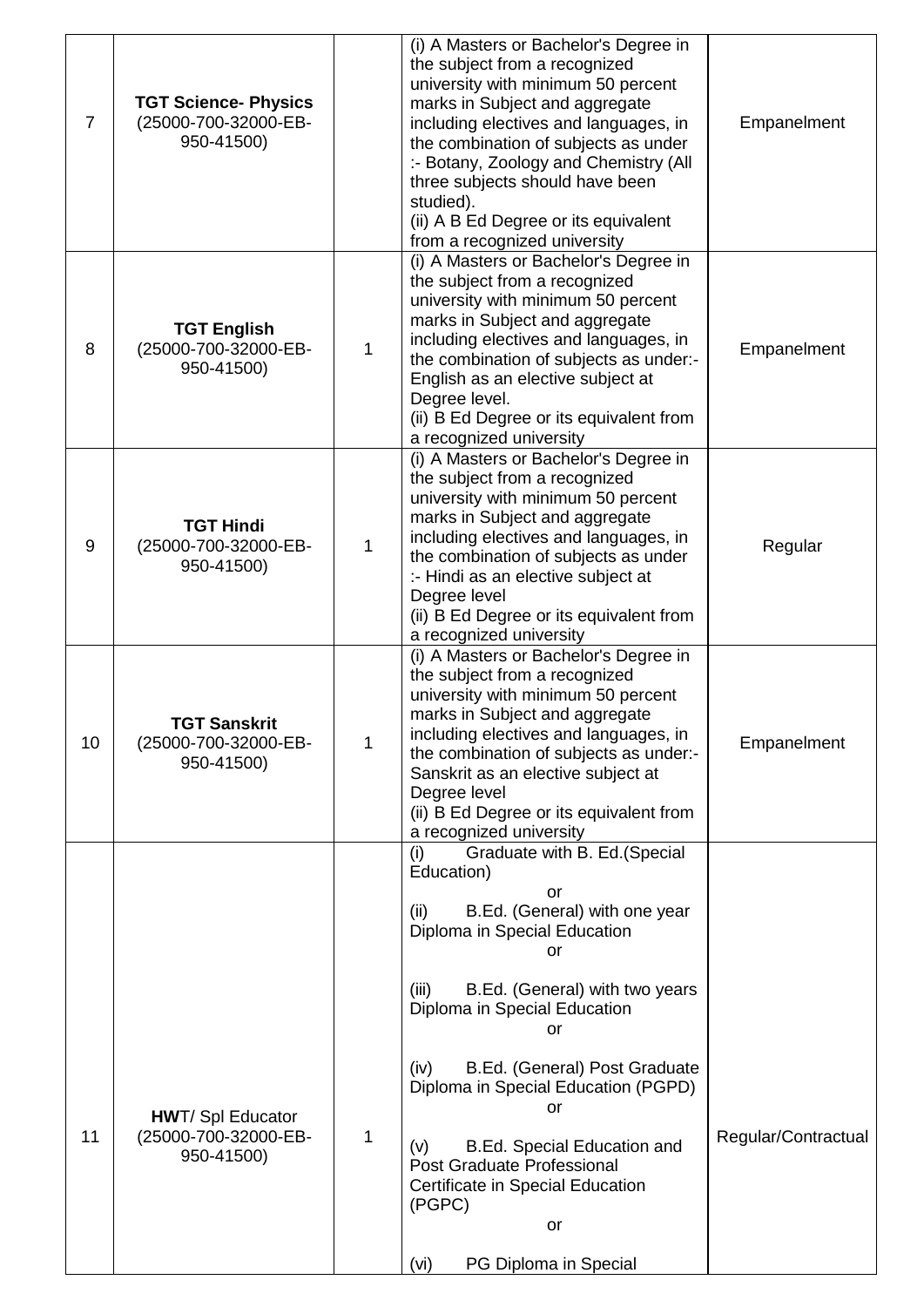|    |                                                                                  |                | <b>Education (Mental Retardation)</b>                                                                                                                                                                                                                                                                                                                                     |                     |
|----|----------------------------------------------------------------------------------|----------------|---------------------------------------------------------------------------------------------------------------------------------------------------------------------------------------------------------------------------------------------------------------------------------------------------------------------------------------------------------------------------|---------------------|
|    |                                                                                  |                | or                                                                                                                                                                                                                                                                                                                                                                        |                     |
|    |                                                                                  |                | PG diploma in Special<br>(vii)<br><b>Education (Multiple Disability:</b><br>Physical & Neurological)<br>Ωr<br>PG Diploma in Special<br>(viii)<br><b>Education (Locomotor Impairment</b><br>and Cerebral Palsy)                                                                                                                                                            |                     |
|    |                                                                                  |                | or<br>(ix)<br>Secondary level Teacher<br>Training Course in Visual Impairment                                                                                                                                                                                                                                                                                             |                     |
|    |                                                                                  |                | Senior Diploma in Teaching<br>(x)<br>the Deaf<br>or                                                                                                                                                                                                                                                                                                                       |                     |
|    |                                                                                  |                | (xi)<br>BA B.Ed. I Visual Impairment                                                                                                                                                                                                                                                                                                                                      |                     |
|    |                                                                                  |                | Any Other equivalent qualification<br>approved by RCI                                                                                                                                                                                                                                                                                                                     |                     |
| 12 | <b>PRTs</b><br>(21500-650-28000-EB-<br>850-36500)                                | $\overline{2}$ | (i) A Bachelor's Degree from any<br>recognized University, with minimum<br>marks of 50 percent in the aggregate.<br>(ii) B Ed Degree or its equivalent from<br>a recognized university                                                                                                                                                                                    | Regular/Contractual |
| 13 | Jr. Librarian<br>(Rs.10000/- PM<br>consolidated)                                 | 1              | Matriculation or equivalent with<br>certificate in library science from a<br>Government recognized institute.                                                                                                                                                                                                                                                             | Contractual         |
| 14 | <b>Office Supdt.</b><br>(19000-650-25500-EB-<br>750-33000)                       | 1              | (i) Graduate with at least five years'<br>experience in office work.<br>(ii) Should be in the age group of 25<br>to 50 years as on 01 July 2021.                                                                                                                                                                                                                          | Regular/Contractual |
| 15 | <b>Science Lab Attendant</b><br>(10000-300-13000-EB-<br>400-17000)               | 1              | 10+2 with Science. Should be able to<br>read, write and communicate fluently<br>in English or Hindi.                                                                                                                                                                                                                                                                      | Regular/Contractual |
| 16 | <b>Taekwondo Instructor</b><br>(Part Time)<br>(Rs.15000/- PM<br>consolidated)    | 1              | (i) A Degree or Diploma in Marshal<br>Art/ Karate/ Taekwondo from any<br>University recognized by the Govt of<br>India/ UGC/ AICTE with a minimum<br>marks of 50 percent in the subject and<br>50 percent in the aggregate.                                                                                                                                               | Part Time           |
| 17 | <b>Art &amp; Craft Teacher</b><br>(Part Time)<br>(Rs.15000/- PM<br>consolidated) | 1              | (i) A Degree or Diploma in Fine Arts<br>or any other Certificate course in Art<br>Craft from<br>any University<br>and<br>recognized with by the Govt of India/<br>UGC/ AICTE with minimum marks of<br>50 percent in the subject and 50<br>percent in the aggregate. Strong<br>knowledge of Art & Craft as subject and<br>ability to teach same                            | Part Time           |
| 18 | <b>Guitarist</b><br>(Part Time)<br>(Rs. 15000/-PM<br>consolidated)               | 1              | (i) A Degree or Diploma in playing<br>guitar or any other Certificate course in<br>Music category of Playing Guitar from<br>any University recognized with by the<br>Govt of India/ UGC/ AICTE with<br>minimum marks of 50 percent in the<br>subject and 50 percent in<br>the<br>aggregate. Strong knowledge of<br>playing Guitar as subject and ability to<br>teach same | Part Time           |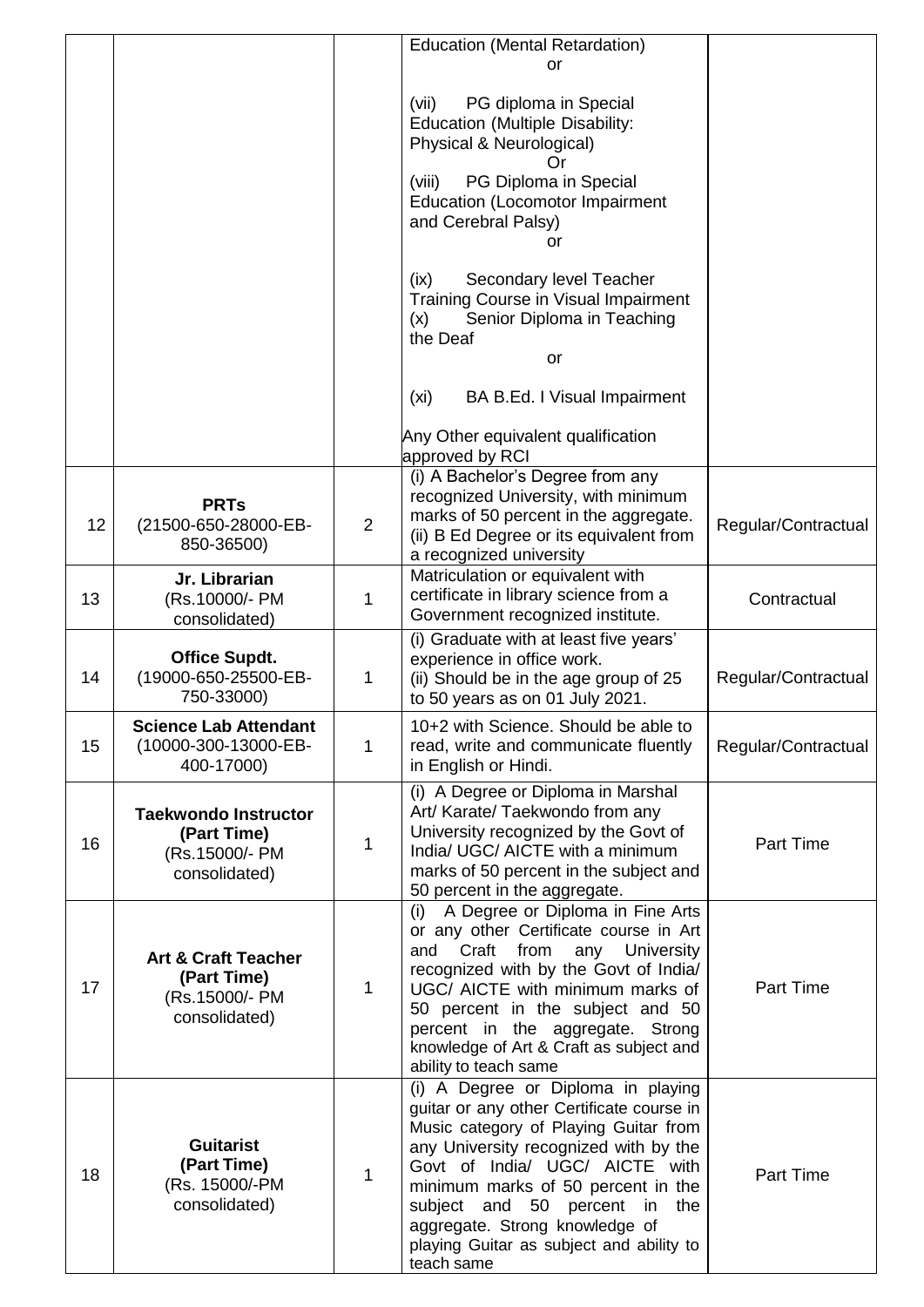|    |                                                                                                                                                                                                                                                                                                                               |             | (iii)<br>Degree/Diploma awarded<br>by<br>Pracheen Kala Kendra, Chandigarh<br>in the following categories, viz.,<br>Sangeet Bhaskar with graduation in<br>discipline,<br>Sangeet/<br><b>Nritya</b><br>any<br>Bhushan with graduation in any<br>discipline, Sangeet Bhushan with Sr<br>Sec/ Sec/ Pt I of three-year degree<br>course and Sangeet/ Nritya Visharad<br>with Sr Sec/ Sec/ Pt I of three-year<br>degree course |                  |
|----|-------------------------------------------------------------------------------------------------------------------------------------------------------------------------------------------------------------------------------------------------------------------------------------------------------------------------------|-------------|--------------------------------------------------------------------------------------------------------------------------------------------------------------------------------------------------------------------------------------------------------------------------------------------------------------------------------------------------------------------------------------------------------------------------|------------------|
| 19 | <b>Dance Teacher</b><br>(Part Time)<br>(Rs. 15000/-PM<br>consolidated)                                                                                                                                                                                                                                                        | 1           | (i) A Degree or Diploma in any Indian<br>Dance Form or any other dance form<br>from any University recognized with a<br>minimum marks of 50 percent in the<br>and 50 percent in<br>the<br>subject<br>aggregate. Knowledge of various<br>other dance forms.                                                                                                                                                               | Part Time        |
| 20 | <b>Volleyball Coach</b><br>(Part Time)<br>(Rs. 15000/-PM<br>consolidated)                                                                                                                                                                                                                                                     | 1           | Physical<br>Bachelor<br>Degree<br>in<br>Education (B.P.Ed.) or equivalent.<br>With 50% Marks from any Govt<br>recognized institution, Trained and<br>experienced specialists, preference<br>will be given to NIS/SAI coaches.                                                                                                                                                                                            | <b>Part Time</b> |
| 21 | <b>Basketball Coach</b><br>(Part Time)<br>(Rs. 15000/-PM<br>consolidated)                                                                                                                                                                                                                                                     | $\mathbf 1$ | Bachelor<br>Physical<br>Degree<br>in<br>Education (B.P.Ed.) or equivalent.<br>With 50% Marks from any Govt<br>recognized institution, Trained and<br>experienced specialists, preference<br>will be given to NIS/SAI coaches.                                                                                                                                                                                            | Part Time        |
| 22 | <b>Football Coach</b><br>(Part Time)<br>(Rs. 15000/-PM<br>consolidated)                                                                                                                                                                                                                                                       | 1           | Bachelor<br>Degree<br>Physical<br>in<br>Education (B.P.Ed.) or equivalent.<br>With 50% Marks from any Govt<br>recognized institution, Trained and<br>experienced specialists, preference<br>will be given to NIS/SAI coaches.                                                                                                                                                                                            | Part Time        |
| 23 | <b>Helpers</b><br>(Rs. 7500/-PM<br>consolidated)                                                                                                                                                                                                                                                                              | 9           | Candidate should be able to write and<br>read hindi and English. Should be in<br>the age group of 21 to 40 years as on<br>01 July of the academic year in which<br>the post is being filled.                                                                                                                                                                                                                             | Contractual      |
|    | Desirable Qualifications for all teaching posts (Due weightage to be given during selection)<br>(i) Knowledge of computer applications, especially MS Office.<br>(ii) Ability to read/write/communicate in Hindi and English.<br>(iii) CTET/STET qualified candidates will be given additional weightage<br>during selection. |             |                                                                                                                                                                                                                                                                                                                                                                                                                          |                  |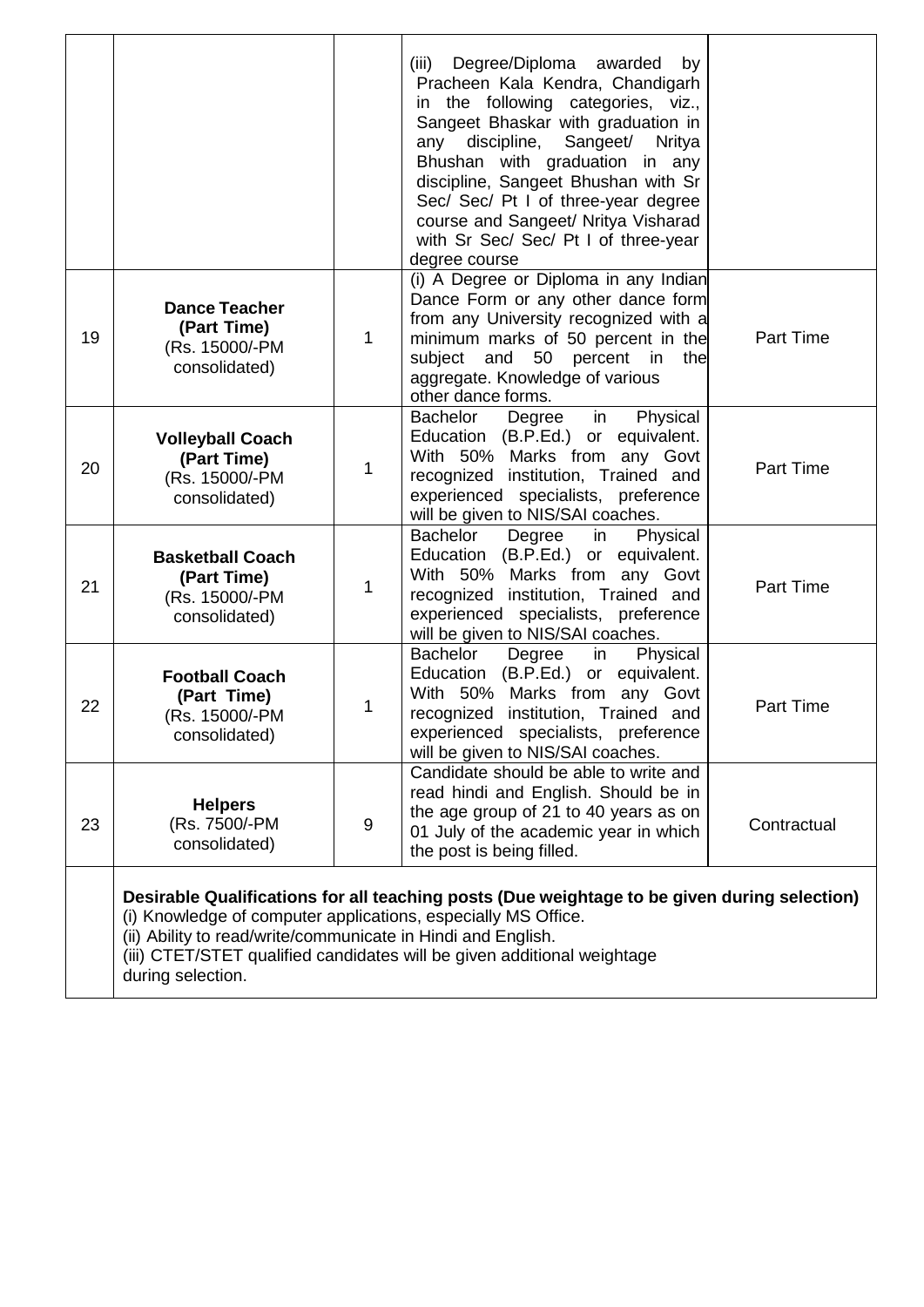4. The advertisement for the recruitment for the following vacant position will be coming up soon.

| S/N            | <b>NAME OF POST &amp;</b><br><b>PAY SCALE</b>                                 | No. of<br><b>Posts</b> | <b>QUALIFICATION</b>                                                                                                                                                                                                                                                                                                                                                                                                                                                                                                                                                                                                                                                                                                                                                                                                                                                                                                                                                                                                                                                                                                                                                                                                                                                                                                                             | Type of post       |
|----------------|-------------------------------------------------------------------------------|------------------------|--------------------------------------------------------------------------------------------------------------------------------------------------------------------------------------------------------------------------------------------------------------------------------------------------------------------------------------------------------------------------------------------------------------------------------------------------------------------------------------------------------------------------------------------------------------------------------------------------------------------------------------------------------------------------------------------------------------------------------------------------------------------------------------------------------------------------------------------------------------------------------------------------------------------------------------------------------------------------------------------------------------------------------------------------------------------------------------------------------------------------------------------------------------------------------------------------------------------------------------------------------------------------------------------------------------------------------------------------|--------------------|
| 1              | <b>PGT Computer</b><br><b>Science (25500-</b><br>750-33000-EB-<br>1000-43000) | 1                      | (a) Mandatory Qualification: (i) A<br>Masters Degree from any University<br>recognized by the Govt of India/<br>UGC/ AICTE with a minimum<br>aggregate marks of 50 percent in the<br>subject and<br>(ii) 50 percent in the aggregate:-<br>B.E. or B.Tech (Computer Science/<br>IT) or an equivalent Degree or<br>Diploma from an institution/<br>university recognized by the Govt. of<br>India.<br><b>OR</b><br>B.E or B.Tech (any stream) and Post<br><b>Graduate Diploma in Computers</b><br>from any recognized University<br><b>OR</b><br>M.Sc. (Computer Science)/ MCA or<br>equivalent from a recognized<br>University<br><b>OR</b><br>B.Sc. (Computer Science)/ BCA or<br>equivalent and Post Graduate<br>degree in any subject from a<br>recognized<br>University<br><b>OR</b><br>Post Graduate Diploma in Computer<br>and Post Graduate degree in any<br>subject from a recognized University<br><b>OR</b><br>'A' Level from DOEACC and Post<br>Graduate degree in any subject<br>0R<br>'B' or 'C' Level from DOEACC<br>(b) Desirable Qualifications (Due<br>weightage to be given during<br>selection).<br>(i) Knowledge of computer<br>applications, especially MS Office.<br>(ii) Ability to read/write/communicate<br>in Hindi.<br>(iii) CTET/STET qualified candidates<br>will be given additional weightage<br>during selection. | <b>Empanelment</b> |
| $\overline{2}$ | <b>TGT Social Studies</b><br>(25000-700-32000-<br>EB-950-41500)               | $\mathbf{1}$           | (a) Mandatory Qualification:<br>A Masters or a Bachelor's Degree<br>from any University recognized by<br>the Govt of India/ UGC/ AICTE with a<br>minimum marks of 50 percent in the<br>subject and 50 percent in the<br>aggregate, including electives and<br>languages, in the combination of<br>subjects as under :-<br>Any two out of History, Geography,<br>Economics or Political Science, of<br>which one must be either History or                                                                                                                                                                                                                                                                                                                                                                                                                                                                                                                                                                                                                                                                                                                                                                                                                                                                                                        | Regular            |